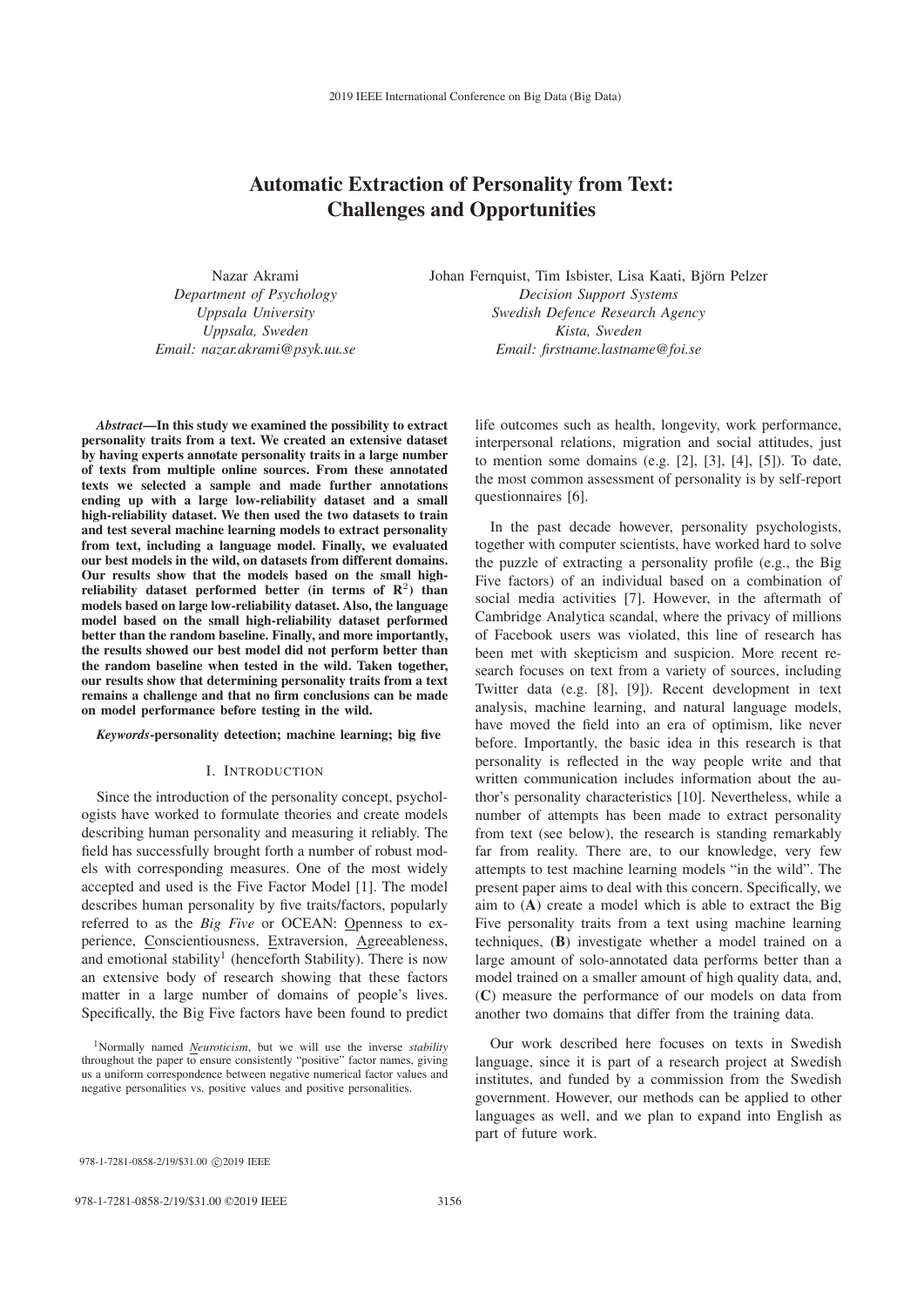## II. RELATED WORK

In [11] the authors trained a combination of logistic and linear regression models on data from 58,466 volunteers, including their demographic profiles, Facebook data and psychometric test results, such as their Big Five traits. This data, the *myPersonality* dataset [12], was available for academic research until 2018, although this access has since been closed down. A demonstration version of the trained system is available to the public in form of the *ApplyMagicSauce* web application<sup>2</sup> of Cambridge University.

In 2018 media exposed the unrelated (and now defunct) company *Cambridge Analytica* to considerable public attention for having violated the privacy and data of millions of Facebook users and for having meddled in elections, with some of these operations misusing the aforementioned research results. This scandal demonstrates the commercial and political interest in this type of research, and it also emphasizes that the field has significant ethical aspects.

Several attempts have been made to automatically determine the Big Five personality traits using only text written by the test person. A common simplification in such approaches is to model each trait as binary (*high* or *low*) rather than on a more realistic granular spectrum.

The authors of [13] trained a Bayesian Multinomial Regression model on stylistic and content features of a collection of student-written stream-of-consciousness essays with associated Big Five questionnaire results of each respective student. The researchers focused on the classifier for stability. The original representation of the numerical factor was simplified to a dichotomy between *positive* and *negative*, denoting essay authors with values in the upper or lower third respectively, and discarding texts from authors in the more ambiguous middle third. The resulting classifier then achieved an accuracy of 65.7 percent. Similar performance for the other factors was claimed as well, but not published.

A number of regression models were trained and tested for Big Five analysis on texts in [14]. To obtain training data the authors carried out a personality survey on a microblog site, which yielded the texts and the personality data from 444 users. This work is a rare example of the Big Five being represented an actual spectrum instead of a dichotomy, using an interval  $[-1, 1]$ . The performance of the systems was therefore measured as the deviation from the expected trait values. The best variant achieved an average *Mean Absolute Percentage Error* (i.e. MAPE over all five traits) of 14 percent.

In [15] the authors used neural networks to analyze the Big Five personality traits of Twitter users based on their tweets. The system had no fine-grained scoring, instead classifying each trait only as either *yes* (high) or *no* (low). The authors did not provide any details about their training

data, and the rudimentary evaluation allows no conclusions regarding the actual performance of the system.

Deep convolutional neural networks were used in [9] as classifiers on the Pennebaker & King dataset of 2,469 Big Five annotated stream-of-consciousness essays [10]. The authors filtered the essays, discarding all sentences that did not contain any words from a list of emotionally charged words. One classifier was then trained for each trait, with each trait classified only as either *yes* (high) or *no* (low). The trait classifiers achieved their respective best accuracies using different configurations. Averaging these best results yielded an overall best accuracy of 58.83 percent.

The authors of [16] trained and evaluated an assortment of Deep Learning networks on two datasets: a subset of the Big Five-annotated *myPersonality* dataset with 10,000 posts from 250 Facebook users, and another 150 Facebook users whose posts the authors collected manually and had annotated using the *ApplyMagicSauce* tool mentioned above. The traits were represented in their simplified binary form. Their best system achieved an average accuracy of 74.17 percent.

In [8] the accuracy of works on Big Five personality inference as a function of the size of the input text was studied. The authors showed that using Word Embedding with Gaussian Processes provided the best results when building a classifier for predicting the personality from tweets. The data consisted of self-reported personality ratings as well as tweets from a set of 1,323 participants.

In [17] a set of 694 blogs with corresponding self-reported personality ratings was collected. The Linguistic Inquiry and Word Count (LIWC) 2001<sup>3</sup> program was used to analyze the blogs. A total of 66 LIWC categories was used for each personality trait. The results revealed robust correlations between the Big Five traits and the frequency with which bloggers used different word categories.

#### III. MODEL TRAINING

We employed machine learning for our text-based analysis of the Big Five personality traits. Applying machine learning presupposes large sets of annotated training data, and our case is no exception. Since we are working with Swedish language, we could not fall back on any existing large datasets like the ones available for more widespread languages such as English. Instead our work presented here encompassed the full process from the initial gathering of data over data annotation and feature extraction to training and testing of the detection models. To get an overview of the process, the workflow is shown in Figure 1.

Data annotation is time intensive work. Nevertheless, we decided to assemble two datasets, one prioritizing quantity over quality and one vice versa. The two sets are:

•  $D_{IR}$ : a large dataset with lower reliability (most text samples annotated by a single annotator),

<sup>2</sup>https://applymagicsauce.com

<sup>3</sup>http://liwc.wpengine.com/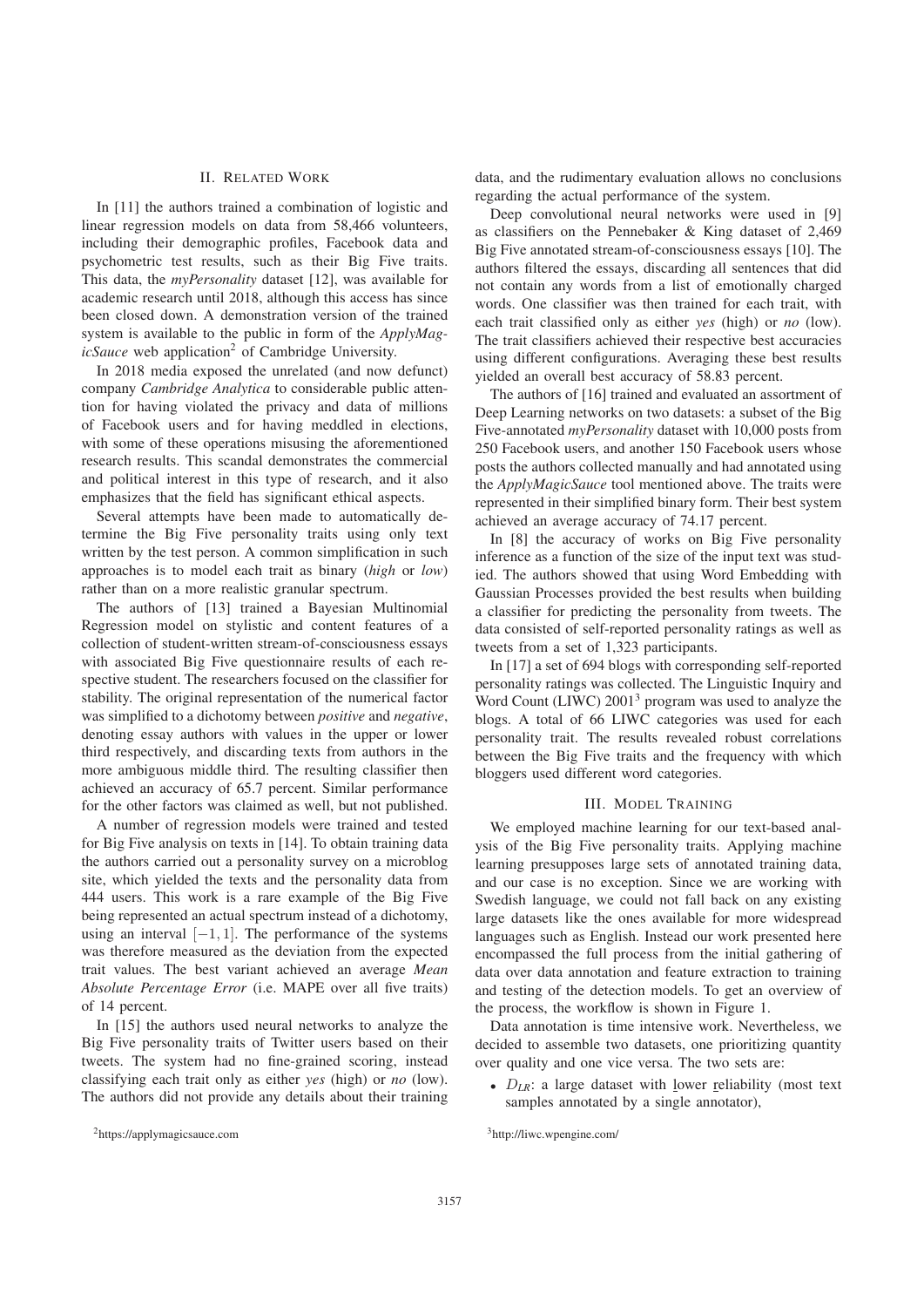

Figure 1. Workflow for building the models

•  $D_{HR}$ : a smaller dataset with higher reliability (each text sample annotated by multiple annotators).

By evaluating both directions we hoped to gain insights into the best allocation of annotation resources for future work. Regarding the choice of machine learning methods we also decided to test two approaches:

- support vector regression (SVR): a well-understood method for the prediction of continuous values,
- pre-trained language model (LM) with transfer learning: an LM is first trained on large amounts of nonannotated text, learning the relations between words of a given language; it is then fine-tuned for classification with annotated samples, utilizing its language representation to learn better classification with less training data. LM methods currently dominate the state-of-theart in  $NLP<sup>4</sup>$  tasks [18].

Each method was used to train a model on each dataset, resulting in a total of four models:  $SVR(D_{LR})$  and  $LM(D_{LR})$ denoting the SVR and the language model trained on the larger dataset, and  $SVR(D_{HR})$  and  $LM(D_{HR})$  based on the smaller set with more reliable annotations.

Technically, each of these four models consists of five subvariants, one for each Big Five personality trait, though for the sake of simplicity we will keep referring to the four main models only. Furthermore, to enhance legibility we will omit the dataset denotation in the model name when it is clear from the context which version is meant (e.g. in result tables).

# *A. Data*

As we intended our models to predict the Big Five personality traits on a scale from -3 to 3, rather than binary classification, we required training data that contained samples representing the whole data range for each trait. Given that no such dataset was available for the Swedish language, we set up our own large-scale collection and annotation operation.

The data was retrieved from four different Swedish discussion forums and news sites. These sources were selected such as to increase the chances of finding texts from authors with a variety of different personalities. Specifically, the four sources are:

- *Avpixlat<sup>5</sup>*: a migration critical news site with an extensive comment section for each editorial article. The debate climate in the comment section commonly expresses disappointment towards the society, immigrants, minority groups and the government.
- *Familjeliv<sup>6</sup>*: a discussion forum with the main focus on family life, relationships, pregnancy, children etc.
- *Flashback*7: an online forum with the tagline *"freedom of speech - for real"*, and in 2018 the fourth most visited social media in Sweden[19]. The discussions on Flashback cover virtually any topic, from computer and relationship problems to sex, drugs and ongoing crimes.
- *Nordfront<sup>8</sup>*: the Swedish news site of the Nordic Resistance Movement (NMR - *Nordiska motståndsrörelsen*). NMR is a nordic national socialist party. The site features editorial articles, each with a section for reader comments.

Web spiders were used to download the texts from these sources. In total this process yielded over 70 million texts, but due to time constraints only a small fraction could be annotated and thus form our training datasets D*LR* and D*HR*. Table I details the size of the datasets, and how many annotated texts from each source contributed to each dataset.  $D_{HR}$  also contains 59 additional student texts created by the annotators themselves, an option offered to them during the annotation process (described in the following section).

<sup>4</sup>natural language processing

<sup>5</sup>https://avpixlat.info - The site ceased to operate in its original form some time after our data collection, and the address now redirects to a successor with slightly different focus and content.

<sup>6</sup>https://www.familjeliv.se

<sup>7</sup>https://www.flashback.org

<sup>8</sup>https://www.nordfront.se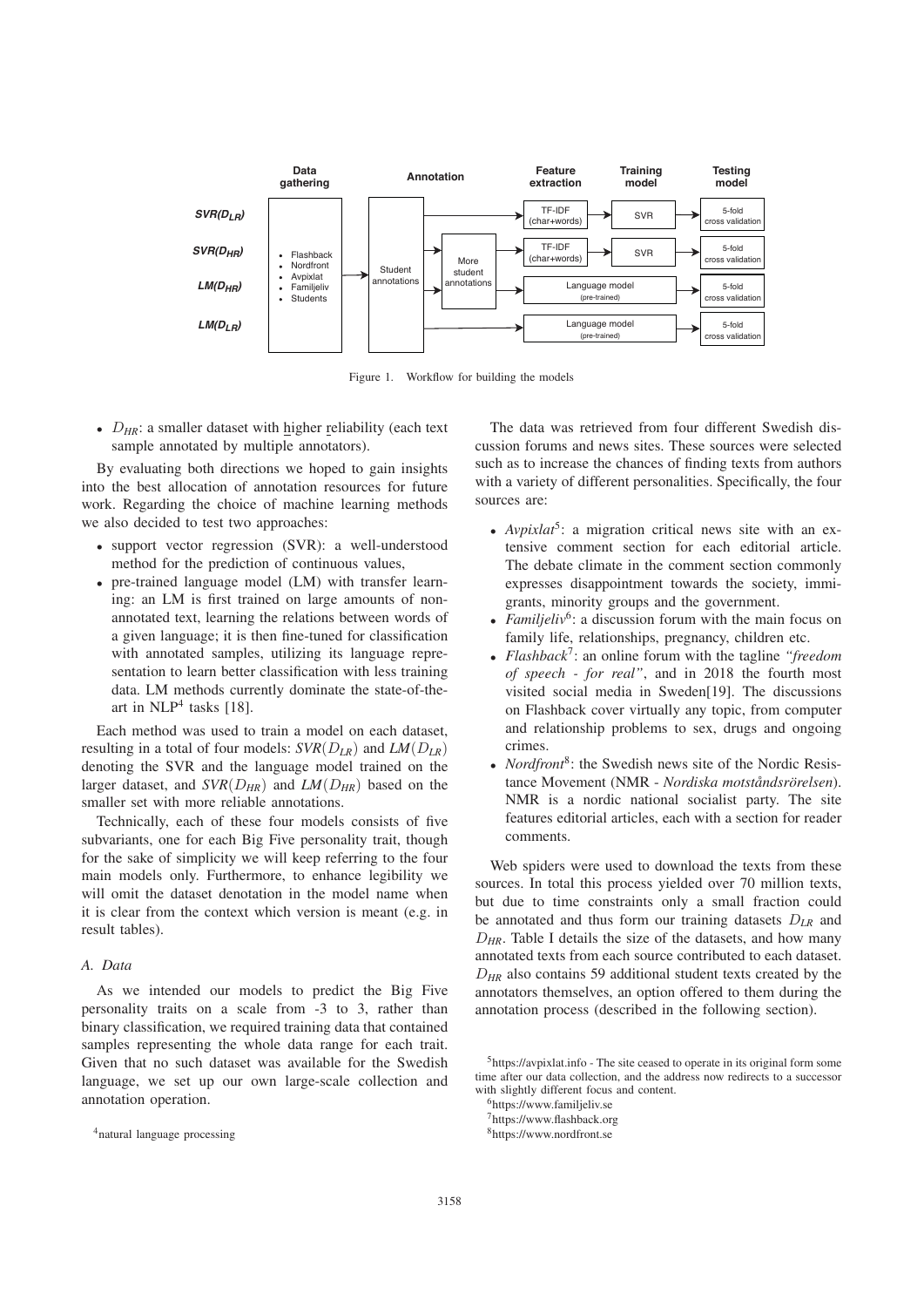Table I NUMBER OF TRAINING SAMPLES FROM EACH OF THE DATA SOURCES PER DATASET

| <b>Source</b>   | $D_{IR}$ | $D_{HR}$ |
|-----------------|----------|----------|
| Avpixlat        | 13.064   | 1,100    |
| Familjeliv      | 16.322   | 938      |
| Flashback       | 6.324    | 305      |
| Nordfront       | 3.660    | 370      |
| <b>Students</b> | 0        | 59       |
| <b>Total</b>    | 39.370   | 2.772    |

### *B. Annotation*

The texts were annotated by 18 psychology students, each of whom had studied at least 15 credits of personality psychology. The annotation was carried out using a webbased tool. A student working with this tool would be shown a text randomly picked from one of the sources, as well as instructions to annotate one of the Big Five traits by selecting a number from the discrete integer interval -3 to 3. Initially the students were allowed to choose which of the five traits to annotate, but at times they would be instructed to annotate a specific trait, to ensure a more even distribution of annotations. The tool kept the samples at a sufficiently meaningful yet comfortable size by picking only texts with at least two sentences, and truncating them if they exceeded five sentences or 160 words.

The large dataset  $D_{LR}$  was produced in this manner, with 39,370 annotated texts. Due to the random text selection for each annotator, the average sample received 1.02 annotations - i.e. almost every sample was annotated by only one student and for only one Big Five trait. The distribution of annotations for the different factors is shown in Figure 2. We considered the notable prevalence of -1 and 1 to be symptomatic of a potential problem: random short texts like in our experiment, often without context, are likely not to contain any definitive personality related hints at all, and thus we would have expected results closer to a normal distribution. The students preferring -1 and 1 over the neutral zero might have been influenced by their desire to glean some psychological interpretation even from unsuitable texts.

For  $D_{HR}$ , the smaller set with higher annotation reliability, we therefore modified the process. Texts were now randomly selected from the subset of D*LR* containing texts which had been annotated with -3 or 3. We reasoned that these annotations at the ends of the spectrum were indicative of texts where the authors had expressed their personalities more clearly. Thus this subset would be easier to annotate, and each text was potentially more suitable for the annotation of multiple factors.

Eventually this process resulted in 2,774 texts with on average 4.5 annotations each. The distribution for the different factors is shown in Table 3, where multiple annotations of the same factor for one text were compounded into a single

average value.

The intra-annotator reliability of both datasets D*LR* and D*HR* is shown in Table II. The reliability was calculated using the Krippendorff's alpha coefficient. Krippendorff's alpha can handle missing values, which in this case was necessary since many of the texts were annotated by only a few annotators.

Table II KRIPPENDORFF'S ALPHA COEFFICIENT FOR D*LR*

| Factor            | $D_{LR}$ |
|-------------------|----------|
| Stability         | $-0.26$  |
| Extraversion      | 0.07     |
| Openness          | 0.36     |
| Agreeableness     | 0.51     |
| Conscientiousness | 0.31     |

Table III NUMBER OF TRAINING SAMPLES FOR EACH OF THE PERSONALITY FACTORS

| <b>Factor</b>     | $D_{LR}$ | $D_{\textit{HR}}$ |
|-------------------|----------|-------------------|
| Stability         | 8.878    | 817               |
| Extraversion      | 7.667    | 358               |
| Openness          | 7.926    | 602               |
| Agreeableness     | 8,564    | 725               |
| Conscientiousness | 6,877    | 453               |
| <b>Total</b>      | 39.912   | 2.774             |



Figure 2. Distribution of labeled samples for each of the factors of the large dataset.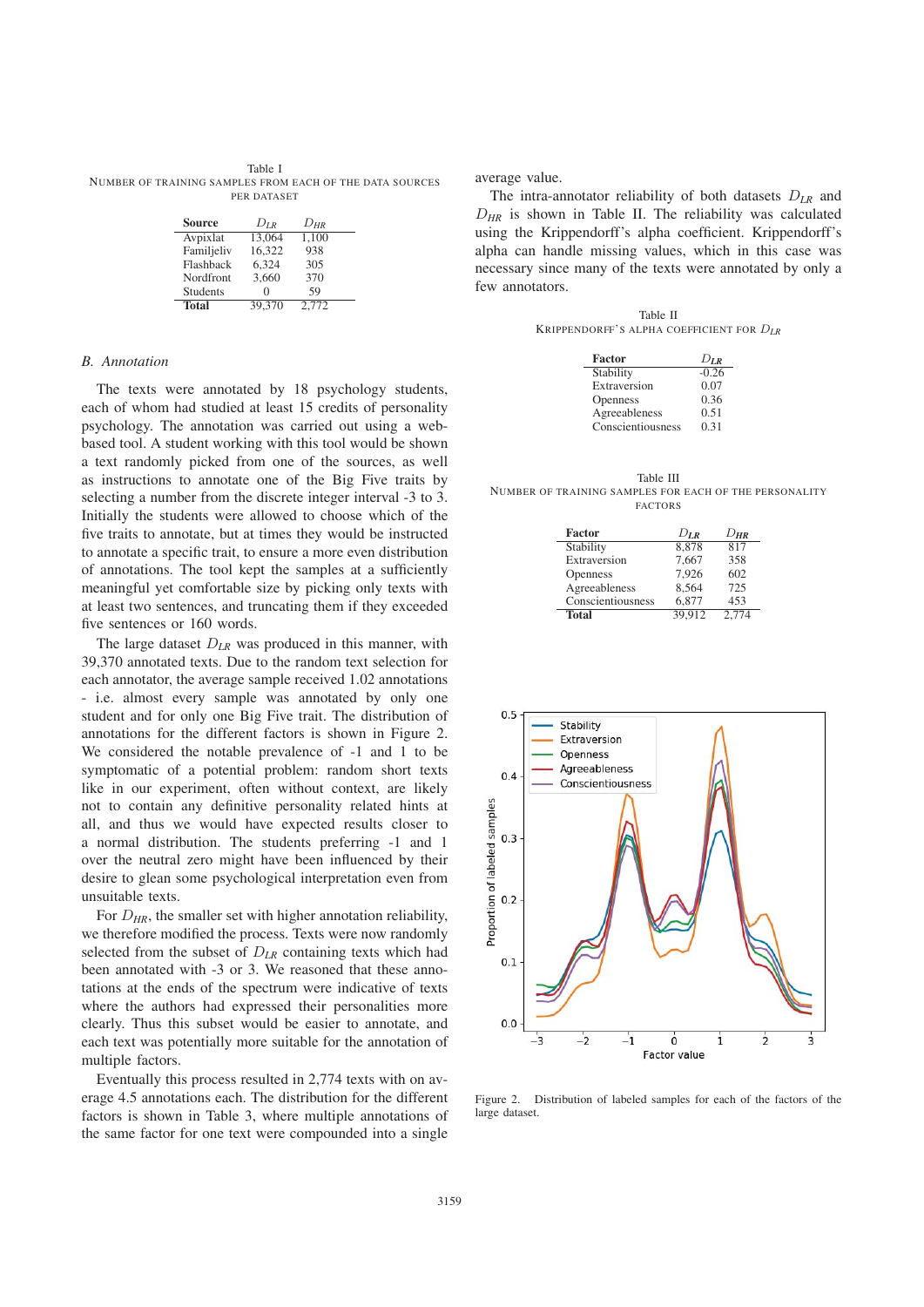

Figure 3. Distribution of labeled samples for each of the factors of the small dataset

Table III shows how many texts were annotated for each factor, and Figure 4 shows how the different sources span over the factor values.

Avpixlat and Nordfront have a larger proportion of annotated texts with factors below zero, while Flashback and especially Familjeliv have a larger proportion in the positive interval. The annotators had no information about the source of the data while they were annotating.

# *C. Feature Extraction*

To extract information from the annotated text data and make it manageable for the regression algorithm, we used Term Frequency-Inverse Document Frequency (TF-IDF) to construct features from our labeled data. TF-IDF is a measurement of the importance of continuous series of words or characters (so called *n-grams*) in a document, where ngrams appearing more often in documents are weighted as less important. TF-IDF is further explained in [20]. In this paper, TF-IDF was used on both word and character level with bi-gram for words and quad-grams for characters.

#### *D. Regression Model*

Several regression models were tested from the *scikitlearn* framework [21], such as RandomForestRegressor, LinearSVR, and KNeighborsRegressor. The Support Vector Machine Regression yielded the lowest MAE and MSE while performing a cross validated grid search for all the models and a range of hyperparameters.



Figure 4. Distribution of Big Five factor values for the different sources from the large dataset

#### *E. Language Model*

As our language model we used *ULMFiT* [22]. ULMFiT is an NLP transfer learning algorithm that we picked due to its straightforward implementation in the *fast.ai* library,<sup>9</sup> and its promising results on small datasets. As the basis of our ULMFiT model we built a Swedish language model on a large corpus of Swedish text retrieved from the Swedish Wikipedia<sup>10</sup> and the aforementioned forums Flashback and Familjeliv. We then used our annotated samples to fine-tune the language model, resulting in a classifier for the Big Five factors.

#### *F. Model Performance*

The performance of the models was evaluated with cross validation measuring MAE, MSE and  $R^2$ . We also introduced a *dummy regressor*. The dummy regressor is trained to always predict the mean value of the training data. In this way it was possible to see whether the trained models predicted better than just always guessing the mean value of the test data. To calculate the  $R^2$  score we use the following measurement:

$$
R^{2} = 1 - \frac{\sum_{i} e_{i}^{2}}{\sum_{i} (y_{i} - \bar{y}_{i})^{2}}
$$

9https://www.fast.ai 10https://sv.wikipedia.org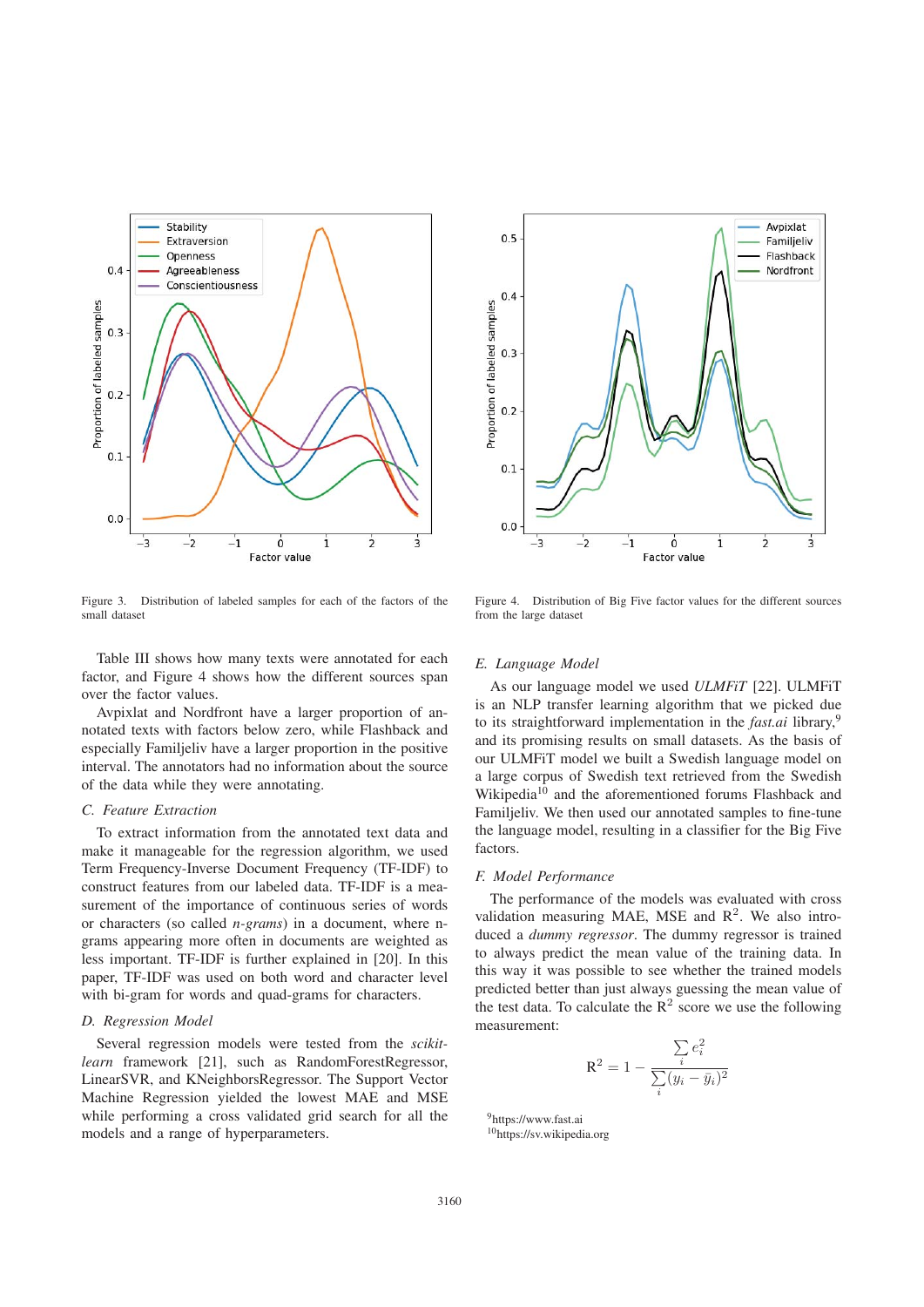where y is the actual annotated score,  $\bar{y}$  is the sample mean, and e is the residual.

*1) Cross Validation Test:* The models were evaluated using 5-fold cross validation. The results for the cross validation is shown in table IV and V.

For both datasets D*LR* and D*HR*, the trained models predict the Big Five traits better than the dummy regressor. This means that the trained models were able to catch signals of personality from the annotated data. Extraversion and agreeableness were easiest to estimate. The smallest differences in MAE between the trained models and the dummy regressor are for extraversion and conscientiousness, for models trained on the lower reliability dataset D*LR*. The explanation for this might be that both of the factors are quite complicated to detect in texts and therefore hard to annotate. For the models based on  $D_{HR}$ , we can find a large difference between the MAE for both stability and agreeableness. Agreeableness measures for example how kind and sympathetic a person is, which appears much more naturally in text compared to extraversion and conscientiousness. Stability, in particular low stability, can be displayed in writing as expressions of emotions like anger or fear, and these are often easy to identify.

*2) Binary Classification Test:* As set out in Section II, earlier attempts at automatic analysis of the Big Five traits have often avoided modelling the factors on a spectrum, instead opting to simplify the task to a binary classification of *high* or *low*. We consider our [−3, 3] interval-based representation to be preferable, as it is sufficiently granular to express realistic nuances while remaining simple enough not to overtax annotators with too many choices. Nevertheless, to gain some understanding of how our approach would compare to the state of the art, we modified our methods to train binary classifiers on the large and small datasets. For the purposes of this training a factor value below zero was regarded as *low* and values above as *high*, and the classifiers learnt to distinguish only these two classes. The accuracy during cross validation was calculated and is presented in Table VI. Note that a direct comparison with earlier systems is problematic due to the differences in datasets. This test merely serves to ensure that our approach is not out of line with the general performance in the field.

We conducted a head-to-head test (paired sample t-test, alphas corrected for multiple testing) to compare the trained language model against the corresponding dummy regressor and found that the mean absolute error was significantly lower for the language model  $LM(D_{HR})$ , t(4) = 4.32, p  $= .02$ . Also, the *LM*( $D_{LR}$ ) had significantly lower mean absolute error than the corresponding dummy regressor, t(4)  $= 4.47$ ,  $p = .02$ . Thus, the trained language models performed significantly better than a dummy regressor. In light of these differences and the slightly lower mean absolute error *LM*( $D_{HR}$ ) compared to the *LM*( $D_{LR}$ ) [t(4) = 2.73, p = .05] and considering that  $LM(D_{HR})$  is the best model in terms

of  $R^2$  we take it for testing in the wild.

# IV. PERSONALITY DETECTION IN THE WILD

Textual domain differences may affect the performance of a trained model more than expected. In the literature systems are often only evaluated on texts from their training domain. However, in our experience this is insufficient to assess the fragility of a system towards the data, and thus its limitations with respect to an actual application and generalizability across different domains. It is critical to go beyond an evaluation of trained models on the initial training data domain, and to test the systems "in the wild", on texts coming from other sources, possibly written with a different purpose. Most of the texts in our training data have a conversational nature, given their origin in online forums, or occasionally in opinionated editorial articles. Ideally a Big Five classifier should be able to measure personality traits in any human-authored text of a reasonable length. In practice though it seems likely that the subtleties involved in personality detection could be severely affected by superficial differences in language and form. To gain some understanding on how our method would perform outside the training domain, we selected our best model *LM*(D*HR*) and evaluated it on texts from two other domains.

## *A. Cover Letters Dataset*

The cover letters dataset was created during a master thesis project at Uppsala University. The aim of the thesis project was to investigate the relationship between selfreported personality and personality traits extracted from texts. In the course of the thesis, 200 study participants each wrote a cover letter and answered a personality form [23]. 186 of the participants had complete answers and therefore the final dataset contained 186 texts and the associated Big Five personality scores.

We applied  $LM(D_{HR})$  to the cover letters to produce Big Five trait analyses, and we compared the results to the scores from the personality questionnaire. This comparison, measured in the form of the evaluation metrics MAE, MSE and  $\mathbb{R}^2$ , is shown in Table VII. As it can be seen in the table, model performance is poor and  $R^2$  was not above zero for any of the factors.

## *B. Self-Descriptions Dataset*

The self-descriptions dataset is the result of an earlier study conducted at Uppsala University. The participants, 68 psychology students (on average 7.7 semester), were instructed to describe themselves in text, yielding 68 texts with an average of approximately 450 words. The descriptions were made on one (randomly chosen) of nine themes like politics and social issues, film and music, food and drinks, and family and children. Each student also responded to a Big Five personality questionnaires consisting of 120 items.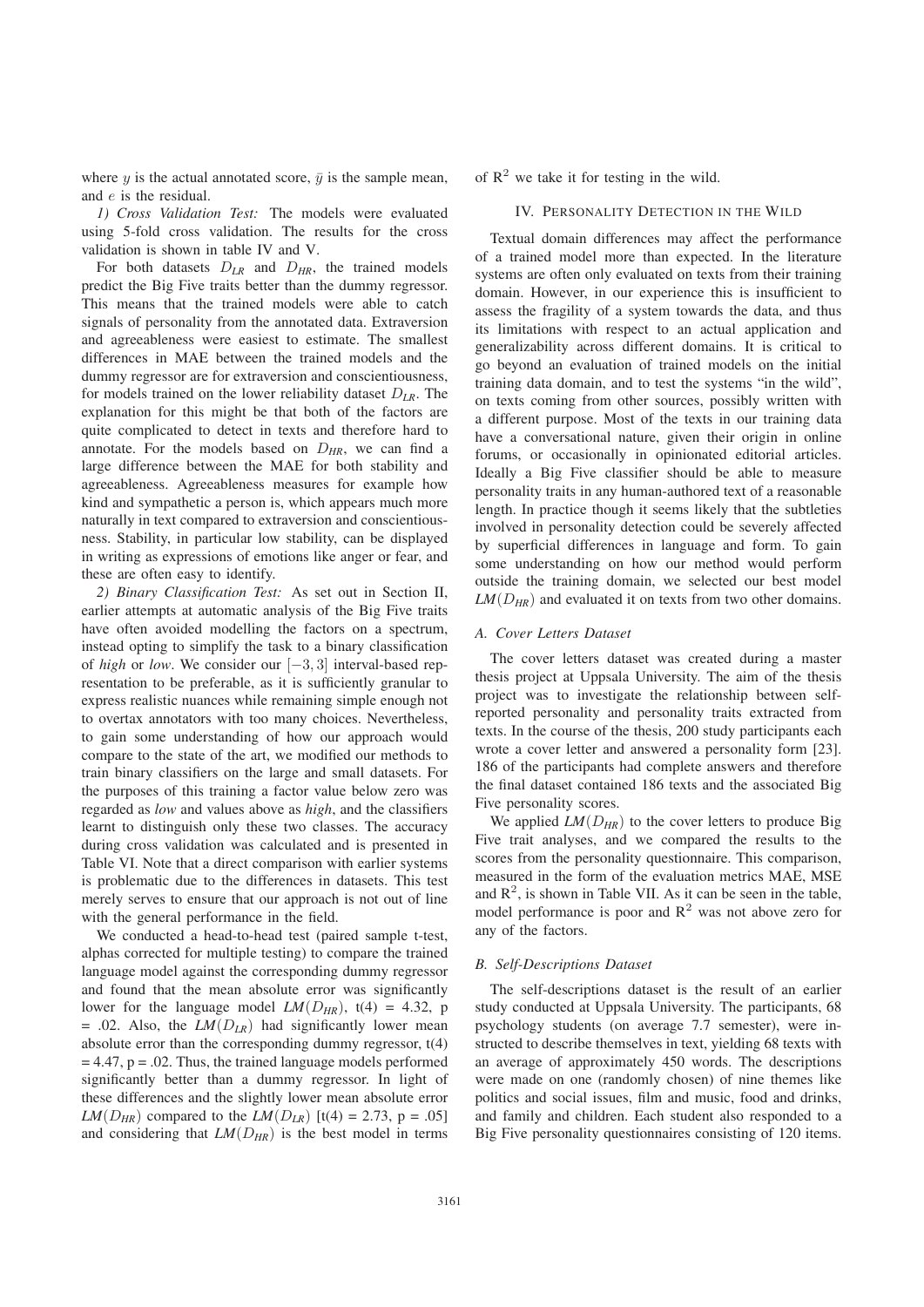|                                                                 | Table IV |  |  |
|-----------------------------------------------------------------|----------|--|--|
| CROSS VALIDATED MODEL PERFORMANCE OF MODELS TRAINED ON $D_{HR}$ |          |  |  |

| Factor            | $MAE$ <sub><i>IM</i></sub> | MAE <sub>SVR</sub> | $MAE_{Dum}$ | $MSE$ <sub>LM</sub> | $MSE$ <sub>SVR</sub> | $MSE$ <sub>Dum</sub> | $R_{LM}^2$ | $R_{SVR}^2$ | $R^2_{Dum}$ |
|-------------------|----------------------------|--------------------|-------------|---------------------|----------------------|----------------------|------------|-------------|-------------|
| Stability         | 1.01                       | 1.23               | 1.84        | 1.72                | 2.24                 | 3.85                 | 0.55       | 0.42        | 0.00        |
| Extraversion      | 0.56                       | 0.60               | 0.72        | 0.53                | 0.59                 | 0.80                 | 0.34       | 0.27        | 0.00        |
| <b>Openness</b>   | 1.01                       | 1.09               | 1.37        | 1.74                | 2.11                 | 2.98                 | 0.40       | 0.27        | $-0.02$     |
| Agreeableness     | 0.58                       | 0.75               | 1.31        | 0.57                | 0.91                 | 2.33                 | 0.75       | 0.61        | $-0.01$     |
| Conscientiousness | 1.06                       | 1.28               | 1.61        | 1.84                | 2.24                 | 3.08                 | 0.39       | 0.26        | $-0.01$     |
| Average           | 0.84                       | 0.99               | l.37        | .28                 | 1.62                 | 2.61                 | 0.49       | 0.37        | $-0.01$     |
| <b>Total</b>      | 4.22                       | 4.95               | 6.85        | 6.40                | 8.09                 | 13.04                | 2.43       | 1.83        | $-0.04$     |

Table V CROSS VALIDATED MODEL PERFORMANCE OF MODELS TRAINED ON D*LR*

| <b>Factor</b>     | $MAE_{IM}$ | MAE <sub>SVR</sub> | $MAE_{Dum}$ | $MSE$ <sub>LM</sub> | $MSE$ <sub>SVR</sub> | $MSE$ <sub>Dum</sub> | $R_{LM}^2$ | $R_{SVR}^2$ | $R^2_{Dum}$ |
|-------------------|------------|--------------------|-------------|---------------------|----------------------|----------------------|------------|-------------|-------------|
| Stability         | 1.19       | 1.19               | 1.26        | 2.15                | 2.12                 | 2.20                 | 0.02       | 0.04        | 0.00        |
| Extraversion      | 1.10       | 1.09               | 1.13        | 1.79                | 1.72                 | 1.64                 | $-0.10$    | $-0.05$     | 0.00        |
| <b>Openness</b>   | 1.13       | 1.11               | 1.20        | 1.98                | 1.89                 | 1.96                 | $-0.01$    | 0.03        | 0.00        |
| Agreeableness     | 1.04       | 1.05               | 1.14        | 1.71                | 1.70                 | 1.79                 | 0.04       | 0.05        | 0.00        |
| Conscientiousness | 1.10       | 1.09               | 1.13        | 1.90                | 1.82                 | 1.80                 | $-0.06$    | $-0.01$     | 0.00        |
| Average           | 1.11       | l.11               | 1.17        | 1.91                | 1.85                 | 1.88                 | $-0.02$    | 0.01        | 0.00        |
| Total             | 5.55       | 5.52               | 5.86        | 9.54                | 9.25                 | 9.39                 | $-0.10$    | 0.06        | $-0.01$     |

Table VI CROSS VALIDATED ACCURACY FOR ALL THE BINARY MODELS ON D*HR* AND D*LR*

|                   |            | $D_{HR}$               |                        |                   | $D_{LR}$               |                        |
|-------------------|------------|------------------------|------------------------|-------------------|------------------------|------------------------|
| Factor            | $ACC_{LM}$ | $\overline{ACC}_{SVR}$ | $\overline{ACC}_{Dum}$ | ACC <sub>LM</sub> | $\overline{ACC}_{SVR}$ | $\overline{ACC}_{Dum}$ |
| Stability         | 0.85       | 0.80                   | 0.48                   | 0.62              | 0.59                   | 0.51                   |
| Extraversion      | 0.78       | 0.74                   | 0.63                   | 0.57              | 0.56                   | 0.51                   |
| <b>Openness</b>   | 0.83       | 0.81                   | 0.68                   | 0.62              | 0.59                   | 0.50                   |
| Agreeableness     | 0.90       | 0.86                   | 0.57                   | 0.64              | 0.62                   | 0.52                   |
| Conscientiousness | 0.76       | 0.71                   | 0.52                   | 0.6               | 0.56                   | 0.51                   |
| Average           | 0.82       | 0.78                   | 0.58                   | 0.61              | 0.58                   | 0.51                   |
| <b>Total</b>      | 4.10       | 3.92                   | 2.88                   | 3.04              | 2.92                   | 2.55                   |

Table VII PERFORMANCE OF THE LANGUAGE MODEL *LM*(D*HR*) TESTED ON COVER LETTERS

| Factor            | <b>MAE</b> | <b>MSE</b> | $R^2$              |
|-------------------|------------|------------|--------------------|
| Stability         | 0.75       | 0.88       | $-0.36$            |
| Extraversion      | 0.74       | 0.85       | $-0.41$            |
| Openness          | 0.74       | 0.8        | $-0.69$            |
| Agreeableness     | 1.02       | 144        | $-4.56$            |
| Conscientiousness | 0.77       | 0.88       | $-0.7$             |
| Average           | 0.80       | 0.97       | $-1.\overline{34}$ |
| <b>Total</b>      | 4.02       | 4.85       | $-6.72$            |

Table VIII PERFORMANCE OF THE LANGUAGE MODEL *LM*(D*HR*) TESTED ON SELF-DESCRIPTIONS

| <b>Factor</b>     | <b>MAE</b> | <b>MSE</b> | $R^2$    |
|-------------------|------------|------------|----------|
| Stability         | 1.41       | 2.69       | $-2.75$  |
| Extraversion      | 0.84       | 1.15       | $-0.89$  |
| Openness          | 0.92       | 1.26       | $-1.67$  |
| Agreeableness     | 1.16       | 1.87       | $-5.72$  |
| Conscientiousness | 0.8        | 0.96       | $-1.16$  |
| Average           | 1.03       | 1.59       | $-2.44$  |
| <b>Total</b>      | 5.13       | 7.94       | $-12.18$ |

The distribution of the Big Five traits for the dataset is shown in figure 6.

Given this data, we applied  $LM(D_{HR})$  to the selfdescription texts to compute the Big Five personality trait values. We then compared the results to the existing survey assessment using the evaluation metrics MAE, MSE and  $\mathbb{R}^2$ , as shown in Table VIII. As it can be seen in the table, model performance was poor and  $\mathbb{R}^2$ , like the results for the cover letters dataset, was not above zero for any of the Big Five factors.

## V. CONCLUSIONS

In this paper, we aimed to create a model that is able to extract Big Five personality traits from a text using machine learning techniques. We also aimed to investigate whether a model trained on a large amount of solo-annotated data performs better than a model trained on a smaller amount of high-quality data. Finally, we aimed to measure model performance in the wild, on data from two domains that differ from the training data. The results of our experiments showed that we were able to create models with reasonable performance (compared to a dummy classifier). These models exhibit a mean absolute error and accuracy in line with state-or-the-art models presented in previous research, with the caveat that comparisons over different datasets are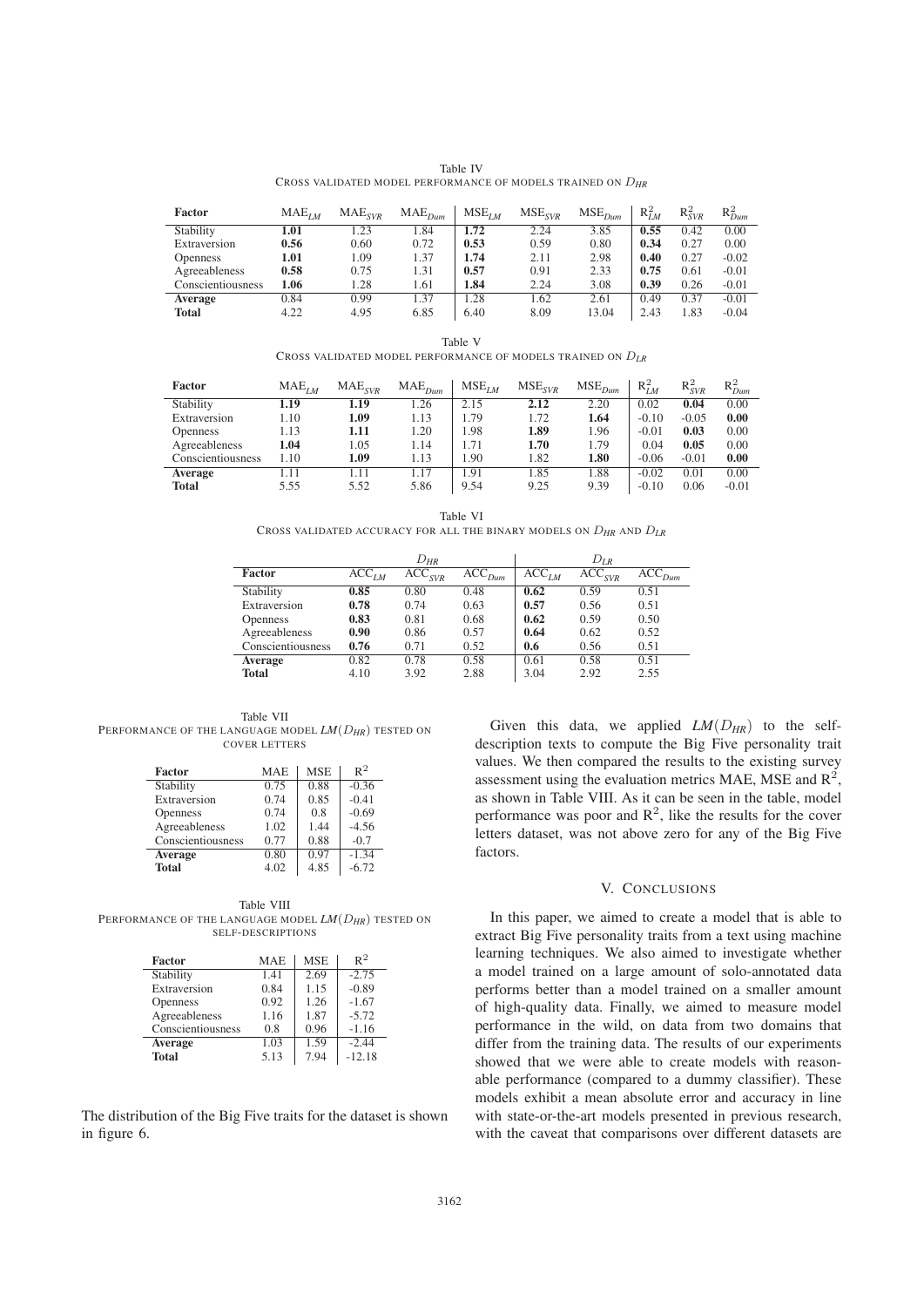

Figure 5. Distribution of labeled samples for each of the factors of the cover letters dataset

fraught with difficulties. We also found that using a smaller amount of high-quality training data with multi-annotator assessments (despite low Krippendorffs alpha agreement) resulted in models that outperformed models based on a large amount of solo-annotated data. Finally, testing our best model  $(LM(D_{HR}))$  in the wild and found that the model could not, reliably, extract peoples personality from their text. These findings reveal the importance of the quality of the data, but most importantly, the necessity of examining models in the wild.

One might argue that test data like the cover letters is an immoderate challenge to automated personality detection, given that the authors of such texts may have been motivated to present themselves in an unrealistic manner. However, we hold that an automated system operating in the real world will have to deal with such harder cases, and thus needs to be able to see through the surface by picking up subtle, inadvertent expressions of personality. Assuming that the performance on training data carries over to other domains may lead to misuse of such technology by eager political or commercial actors. We therefore believe it is important to illustrate the significant impact of the text domains and the resulting limitations of the technology.

Taken together, our results show that extracting personality traits from a text remains a challenge and that no firm conclusions can be made on model performance before testing in the wild. We hope that the findings will be guiding



Figure 6. Distribution of labeled samples for each of the factors of the self-descriptions letters dataset

for future research.

As our methods are language-independent, we intend to investigate their application on English texts, This would enable a more direct comparison between languages. We might also profit from the more readily available English training data, allowing more thoroughly trained models.

#### ACKNOWLEDGMENT

This work was funded by a commission from the Swedish government.

#### **REFERENCES**

- [1] R. R. McCrae and P. T. Costa Jr, "A five-factor theory of personality," *Handbook of personality: Theory and research*, vol. 2, no. 1999, pp. 139–153, 1999.
- [2] N. Akrami, B. Ekehammar, and R. Bergh, "Generalized prejudice: Common and specific components," *Psychological Science*, vol. 22, no. 1, pp. 57–59, 2011.
- [3] M. Jokela, W. Bleidorn, M. E. Lamb, S. D. Gosling, and P. J. Rentfrow, "Geographically varying associations between personality and life satisfaction in the london metropolitan area," *Proceedings of the National Academy of Sciences*, vol. 112, no. 3, pp. 725–730, 2015. [Online]. Available: https://www.pnas.org/content/112/3/725